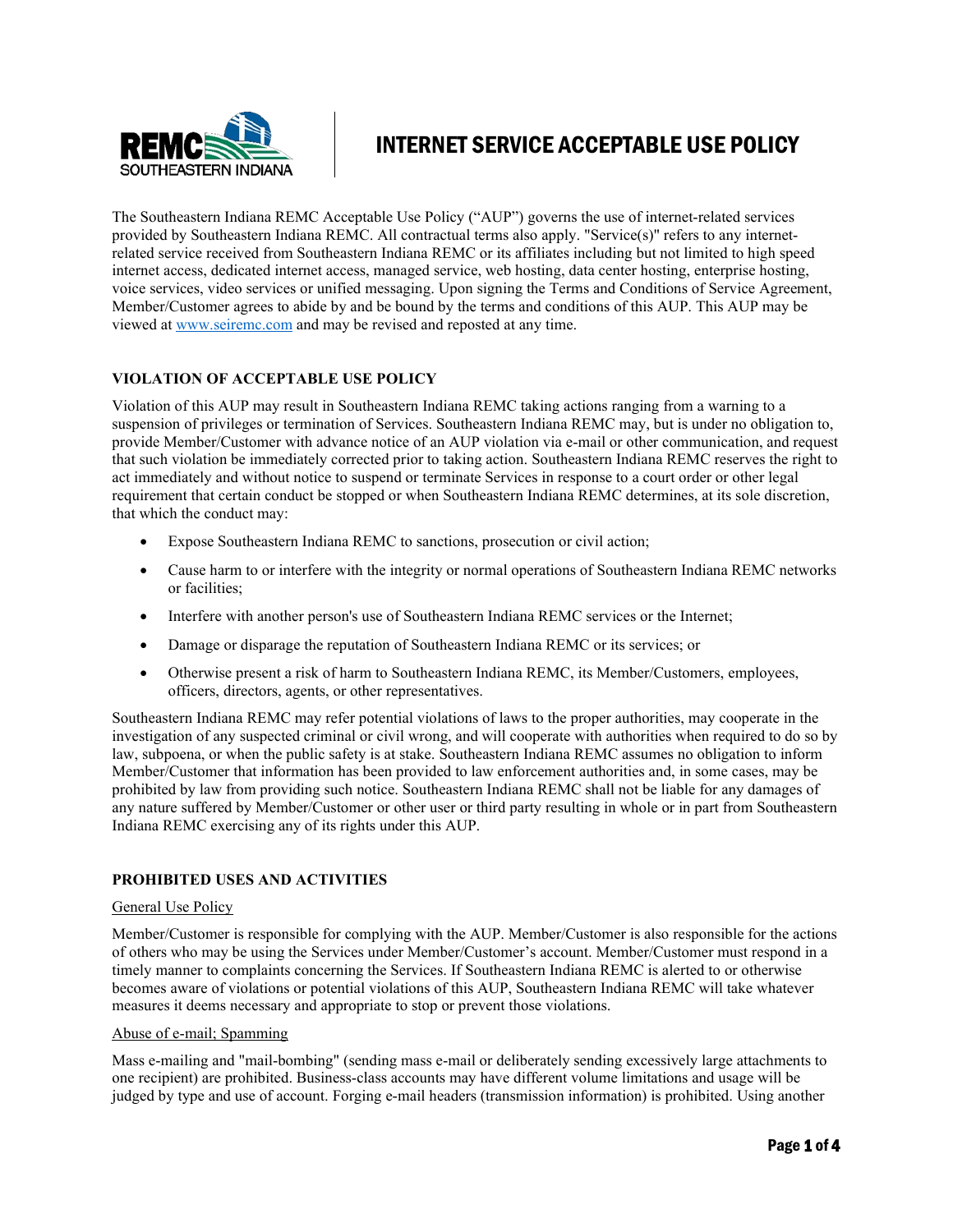

## INTERNET SERVICE ACCEPTABLE USE POLICY

computer without authorization to send e-mail messages or to retransmit e-mail messages for the purpose of misleading recipients as to the origin is prohibited. Use of e-mail to harass or intimidate other users is prohibited. Violation of the CAN‐SPAM Act of 2003, or of any state or federal law regulating e‐mail, is a violation of this AUP and Southeastern Indiana REMC reserves the right to seek damages and other available relief against Member/Customer and/or any third parties as applicable. For purposes of this AUP, such violations are determined by Southeastern Indiana REMC in its sole discretion.

## No Resale/Sharing of Services

Member/Customer is prohibited from reselling the Service or otherwise making the Service available to third parties not directly located on property, in whole or in part, directly or indirectly, unless expressly permitted by Service agreement. Member/Customer will not make the Services available to anyone other than family and household guests. Member/Customer will not resell or redistribute, nor allow others to resell or redistribute, access to the Service in any manner, except as expressly provided in any contract for service. The limitation on resale or redistribution of access includes, but is not limited to, hosting applications such as the provision of e‐mail, FTP, HTTP, VoIP, and Telnet access. Although resale of such services is prohibited, a business rate plan allows for the hosting of these services for the business's own purpose (ex: employee email, basic business website for marketing).

## **MEMBER/CUSTOMER CONDUCT**

## Facilitating a Violation of this AUP

Member/Customer is prohibited from advertising, transmitting, or otherwise making available any software, program, product, or service that is designed to violate or facilitate a violation of this AUP and/or any law. This includes, but is not limited to, the facilitation of the means to spam, infringe on copyrights, and pirate software.

### Illegal Activity; Tortious Conduct

Any use of the Services to violate any local, state or federal law or regulation also violates this AUP. Prohibited activities include, but are not limited to:

- Transmitting any defamatory, libelous, fraudulent, deceptive, indecent, offensive or obscene materials;
- Using the Services to deliver spyware, or secretly or deceptively obtain the personal information of third parties (e.g., phishing);
- Intentionally spreading computer viruses;
- Exporting software or technical information in violation of U.S. export control laws;
- Gaining unauthorized access to private networks;
- Engaging in the transmission of pirated software, movies, music, etc.
- Unauthorized copying, distribution or display of copyrighted material, along with the illegal use of copyrighted torrents, Usenet, and other P2P sharing software;
- Conducting or participating in illegal gambling;
- Soliciting for illegal pyramid schemes through e-mail or USENET postings;
- Violating rules, regulations, and policies applicable to any network, server, computer database, web site, or ISP that you access through the Services;
- Threatening, harassing, abusing, or intimidating others;
- Engaging in activity, illegal or not, that Southeastern Indiana REMC determines in its sole discretion to be harmful to its subscribers, operations, or networks;
- Making fraudulent offers of products, items or services; or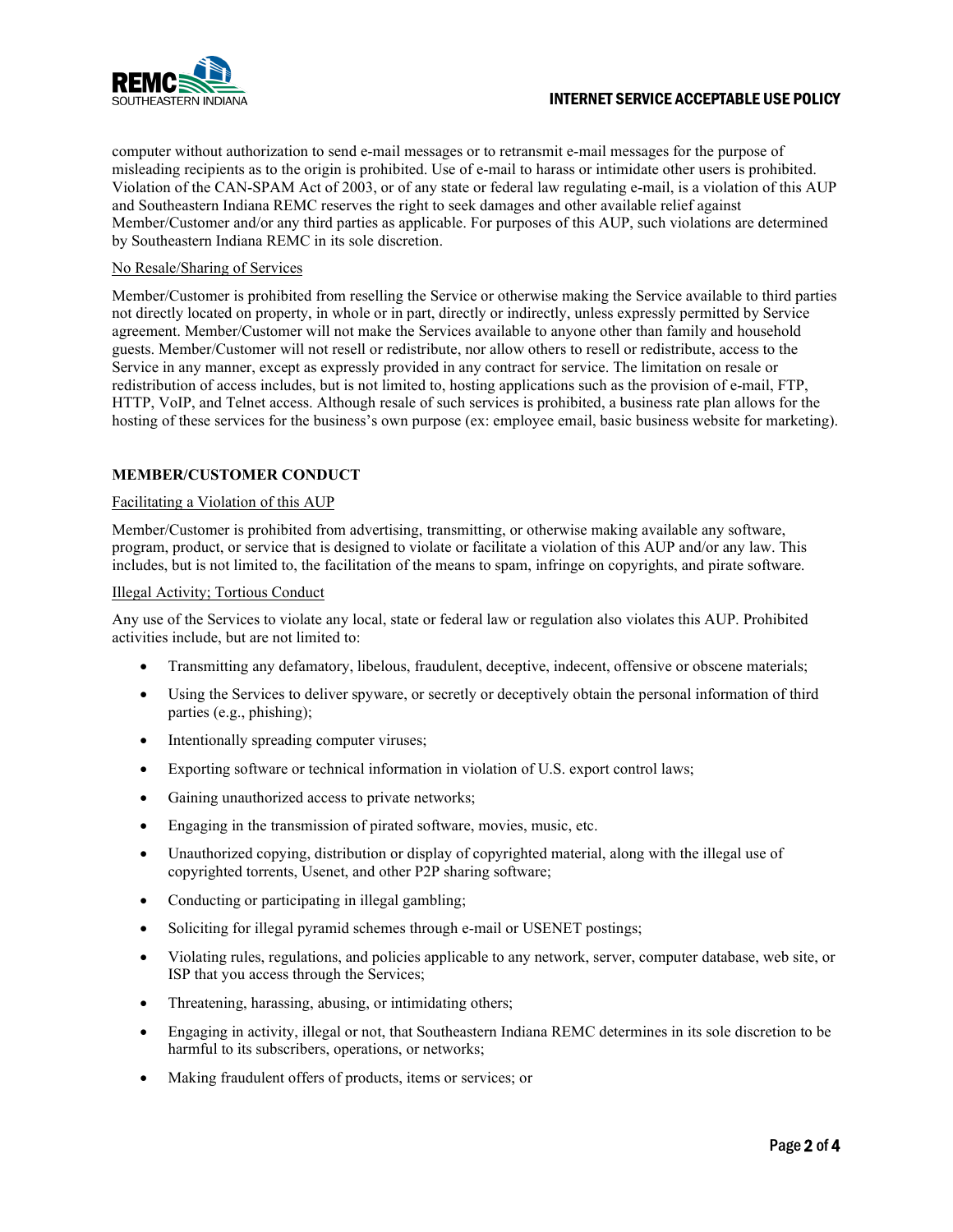

• Creating or attempting to utilize a domain name that is defamatory, fraudulent, indecent, offensive, deceptive, threatening, abusive, harassing, or which damages the name or reputation of Southeastern Indiana REMC.

## Third Party Rules

Member/Customer may have access through the Services to search engines, subscription Web services, chat areas, bulletin boards, Web pages, USENET, social networking sites or other services that promulgate rules, guidelines or agreements to govern their use. Failure to adhere to any such rules, guidelines, or agreements shall be a violation of this AUP. Southeastern Indiana REMC reserves the right not to accept a posting from newsgroups where there is actual knowledge that content of the newsgroup violates the AUP.

## **NETWORK MANAGEMENT**

As permitted by law, Southeastern Indiana REMC may establish appropriate limitations on bandwidth, data storage, or other aspects of the Service by amending this AUP. Subscribers must comply with all such limitations prescribed by Southeastern Indiana REMC.

## Network Security

It is Member/Customer's responsibility to ensure the security of network and the equipment that connects to the Services. Member/Customer is required to take all necessary steps to secure and manage the use of the Services in such a way to assure that network abuse and/or fraudulent activity is prevented. Violations of system or network security may result in criminal and/or civil liability. Failing to secure system against abuse or fraudulent activity is a violation of this AUP. Member/Customer is responsible for configuring and securing network and the Services to prevent unauthorized access to Member/Customer's systems and/or the Southeastern Indiana REMC network. Member/Customer is also responsible for any fraudulent activity that may occur due to failure to secure network and the Services. Member/Customer will be responsible if unknown third parties utilize the Services at any time for the purpose of illegally distributing licensed software, engaging in abusive behavior or engaging in any type of fraudulent conduct. Member/Customer may not, through action or inaction (e.g. failure to secure network), allow others to use network for illegal, fraudulent or inappropriate uses, and/or any other disruptive, provoking, or abusive behavior that is in violation of these guidelines.

### Responsibility for Content

Member/Customer is responsible for any content offered or received through the Service.

### Password Security

If applicable, a password provides access to individual accounts. It is Member/Customer's responsibility to keep passwords secure. Member/Customer is responsible for any and all access to or use of the Services through the account. Attempting to obtain another user's account password is prohibited.

#### Web Hosting and Data Center Hosting Surveillance

Southeastern Indiana REMC performs routine surveillance of its network connection with its web hosting, data center hosting, and related services. Although Southeastern Indiana REMC will not, as an ordinary practice, proactively monitor activities for violations of this AUP, there may be instances in which Southeastern Indiana REMC, through its routine surveillance, finds violations of this AUP, and reserves the right to take whatever action it deems appropriate in its sole discretion.

## **CONTACT INFORMATION**

### Contact for Reporting Abuse

Any party seeking to report a violation of this AUP may contact Southeastern Indiana REMC should be directed to: